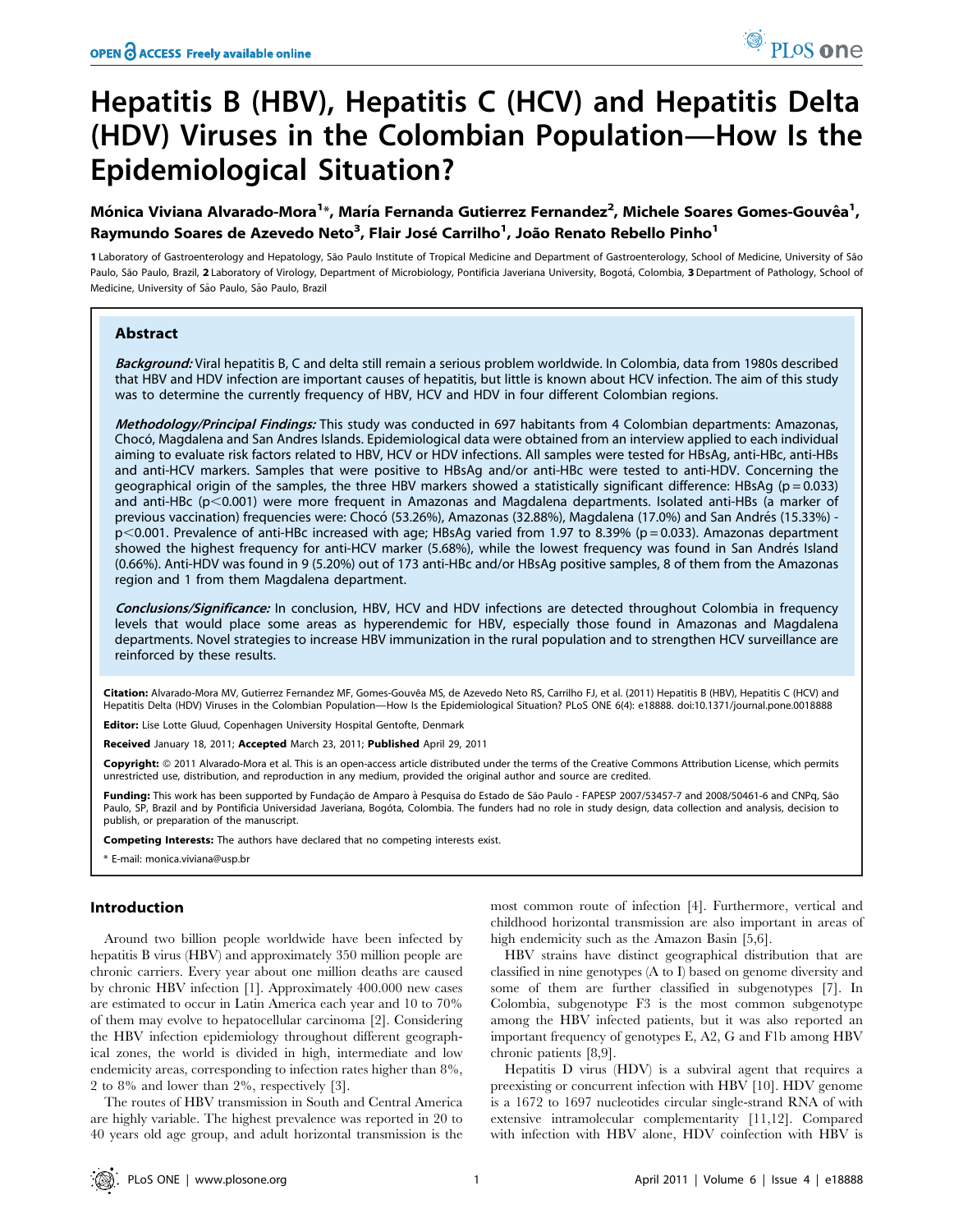associated with a higher rate of fulminant hepatitis in an acute infection and HDV superinfection in individuals with chronic HBV infection can lead to more severe progressive chronic liver disease [10].

HDV is classified in eight different genotypes: genotype 1 is the most frequent and found in Europe, Middle East, North America and North Africa [13–15]; genotype 2 is seen in the Far East; genotype 3 was reported in the Amazonian region of South America [16,17]; genotype 4 was isolated in Taiwan and Japan [18–20]; and genotypes 5 to 8 have been identified in Africans [21]. HDV is distributed worldwide with more than 24% of HBV carriers with HDV markers present in Africa, Southwest Asia and in the Mediterranean basin. In the United States, HDV prevalence is lower, ranging from 1 to 10% [22]. In Colombia, few reports are available on HDV prevalence, mainly showing its association to fulminant hepatitis outbreaks in departments with intermediate or high HBV endemicity, particularly in the Amazonas department where high HDV antibodies prevalence rates have been found among children younger than 4 years old [23].

Hepatitis C virus (HCV) infection is a public health problem throughout the world infecting around 3% of the world population. HCV is classified in six major genotypes and more than 70 subtypes [24,25]. It is an enveloped, single stranded positive sense RNA virus with a 50 nm diameter viral particle, classified in Hepacivirus genus of the Flaviviridae family [26]. Countries with the highest reported prevalence rates are located in Africa and Asia; while lower prevalence areas include North America, North and West Europe, and Australia [27]. In Latin America, HCV overall prevalence is 1.23% [4]. However, the HCV antibody in blood donors in Latin America varies from 0.2%  $-0.5\%$  in Chile to 1.7%  $-3.4\%$  in northeast of Brazil [4,28,29]. The main risk factors are unsafe injection techniques and blood transfusions [29]. Mandatory screening for HCV infection was gradually adopted in Latin America during the 1990s, leading to a currently decreased blood transmission in most South American countries [4,29]. One study carried out in Colombia during 2005 showed a prevalence of 9% of HCV among multi-transfused patients [30]. The distribution of HCV genotypes in Colombia showed that subtype 1b is the most prevalent and that HCV emerged in Bogotá around 60 years ago [31].

Since in Colombia there are few epidemiologic studies about the hepatitis virus, the aim of this study was to determine the frequency of serological markers for viral hepatitis B, C and D (delta) in four regions in Colombia and to analyze the risk factors associated with viral transmission in these populations.

# Methods

#### Study population

This study was conducted in 697 habitants with ages varying from 12 to 72 years old from the rural and urban areas of four departments in Colombia: Amazonas (n = 184), Chocó (n = 138), Magdalena ( $n = 218$ ) and San Andres Islands ( $n = 156$ ) (Figure 1). Epidemiological data were obtained from an interview applied to each individual aiming to evaluate risk factors related to HBV, HCV or HDV infections. The Ethical Committees of the Pontificia Universidad Javeriana, Bogotá, Colombia and the University of São Paulo Medical School, São Paulo, Brazil, approved this protocol. All patients have signed an informed consent form before joining the study.

Sampling was carried out for each department during the span of a week. The individuals were summoned in the public health laboratory from each region. Different risk groups were evaluated in this study. In the Amazonas department, sampling was

performed in the area of the Amazon River, involving Amerindian populations originating from four different ethnic groups (Ticuna, Huitoto, Huinane, and Yagua). In Chocó department and San Andres Islands, sampling included female sex workers, doctors and nurses. In Magdalena department, it included medical workers and ''desplazados'' populations (i.e., people that were obliged to leave their homes due to the civil war).

#### Serological tests

All samples were tested for HBsAg, anti-HBc, anti-HBs and anti-HCV markers. Samples that were positive to for HBsAg and/or anti-HBc were tested to anti-HDV. These assays were performed using commercial available ELISA kits (DiaSorin, Italy).

#### Statistical analyses

Statistical analyses were performed using Minitab Software v. 15. The  $\chi^2$  test for linear trend ( $\alpha$  = 0.05) was used to examine the distribution of HBV, HCV and HDV markers according to age group, sex, and geographical origin. Results were considered statistically significant when  $p<0.05$ .

#### Results

The results for all serological markers tested in the samples and for the statistical analysis according to three analyzed variables (sex, age group and geographical origin of the samples) are shown in Table 1.

#### Hepatitis B virus markers (HBsAg, anti-HBc and anti-HBs)

In spite of the higher frequency of anti-HBc and anti-HBs positive cases when comparing males to females patients, these differences were not statistically significant  $(p = 0.051$  and  $p = 0.089$ , respectively). Anti-HBc ( $p < 0.001$ ) frequency increased with age, from the  $11-15$  years old group to the  $>51$  years old group. Anti-HBs  $(p = 0.026)$  frequency was also different in the several age groups and was higher in the  $46-50$  and  $>51$  years old groups. HBsAg frequency was not different according to sex and age ( $p = 0.378$  and  $p = 0.502$ , respectively).

Amazonas and Magdalena departments showed the highest frequency for all HBV markers while San Andres Islands and Chocó showed a low frequency for them. The differences for HBsAg (p = 0.033), anti-HBc (p<0.001) and anti-HBs (p<0.001) frequencies in the various geographical origins of the samples were statistically significant.

Concerning the geographical origin of the samples, the three HBV markers showed a statistically significant difference. HBsAg  $(p = 0.033)$  and anti-HBc  $(p < 0.001)$  were more frequent in Amazonas and Magdalena departments and less frequent in San Andrés Islands and Chocó. For anti-HBs  $(p<0.001)$ , the highest and lowest frequencies were also observed in Amazonas department and San Andrés Islands, respectively, but Chocó department showed the second highest frequency.

Another analysis was carried out to verify the frequency of isolated anti-HBs as a marker of previous vaccination. Its frequency by geographical origin of the samples was: Chocó (53.26%), Amazonas (32.88%), Magdalena (17.0%) and San Andrés (15.33%) - p $<$ 0.001. Isolated anti-HBs distribution was not different according to sex and age ( $p = 0.089$  and  $p = 0.860$ , respectively).

#### Hepatitis C marker (anti-HCV)

Amazonas department showed the highest frequency for anti-HCV marker (5.68%). The lowest frequency was found in San Andrés Island (0.66%) and intermediate levels were found in the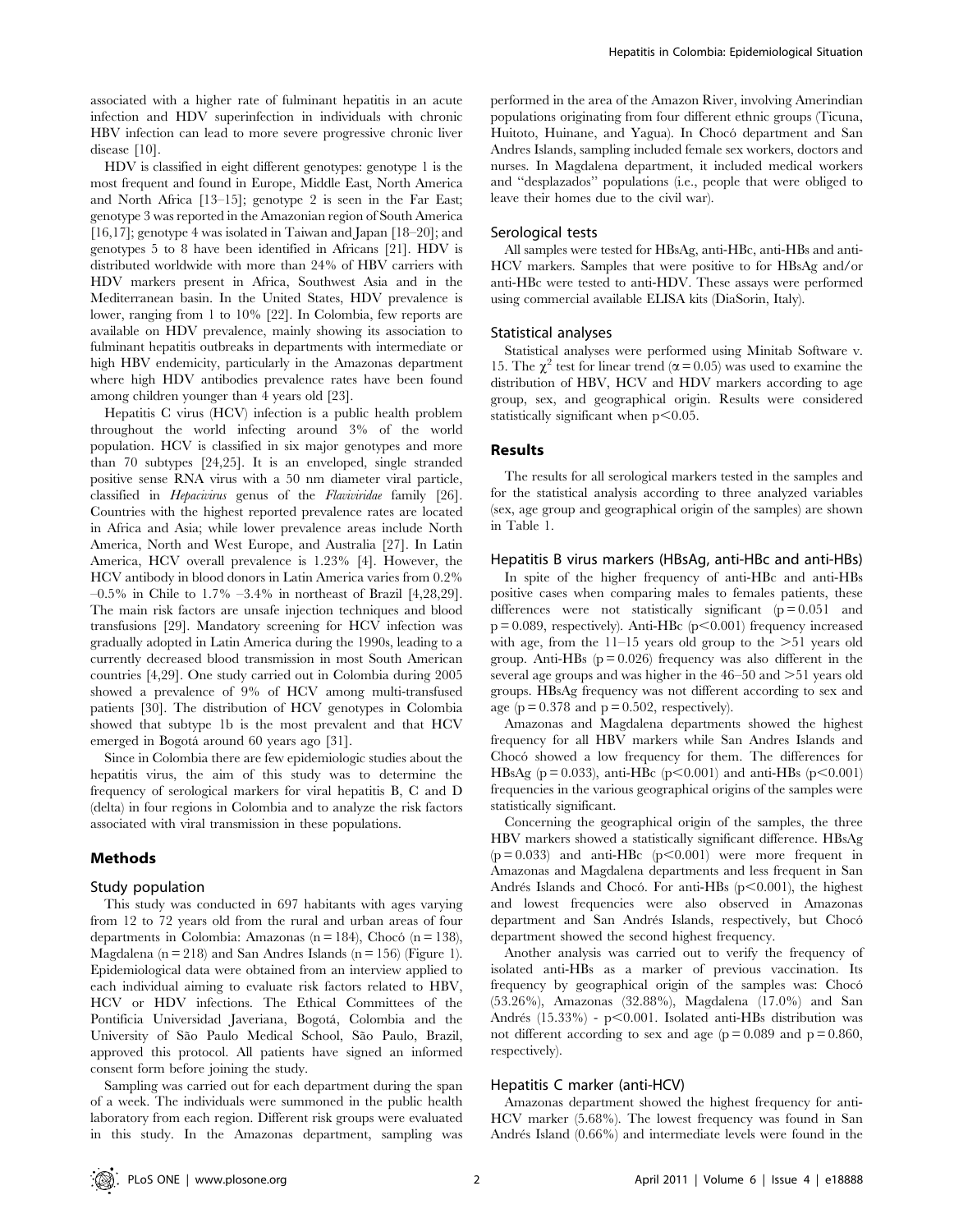



doi:10.1371/journal.pone.0018888.g001

two other departments, but these differences were not statistically significant  $(p = 0.107)$ . Considering age groups, the higher frequency for anti-HCV was found from 26 to 30 (7.22%) years old, but it was not statistically significant  $(p = 0.259)$ . Geographical origin of samples did not show statistically significant difference considering the presence of anti-HCV in the population  $(p = 0.107)$ .

# Hepatitis Delta marker (anti-HDV)

One-hundred seventy three anti-HBc positive and/or HBsAgpositive samples were screened for anti-HDV. Nine (5.20%) samples (from 3 males and 6 females) were positive for this marker. Eight of these samples were from the Amazonas region and one sample came from Magdalena department. Anti-HDV positive patients ranged from 21 to 67 years old. No statistically significant differences were found for anti-HDV distribution and sex  $(p = 0.949)$ . For age group and geographical origin of samples, it was not possible to carry out a statistical analysis due to the small number of positive samples.

# Discussion

In Colombia, there are a few studies about hepatitis epidemiology. This is the first currently study reporting HBV, HCV and HDV serological profiles in these four departments (Amazonas, Chocó, Magdalena and San Andrés Islands).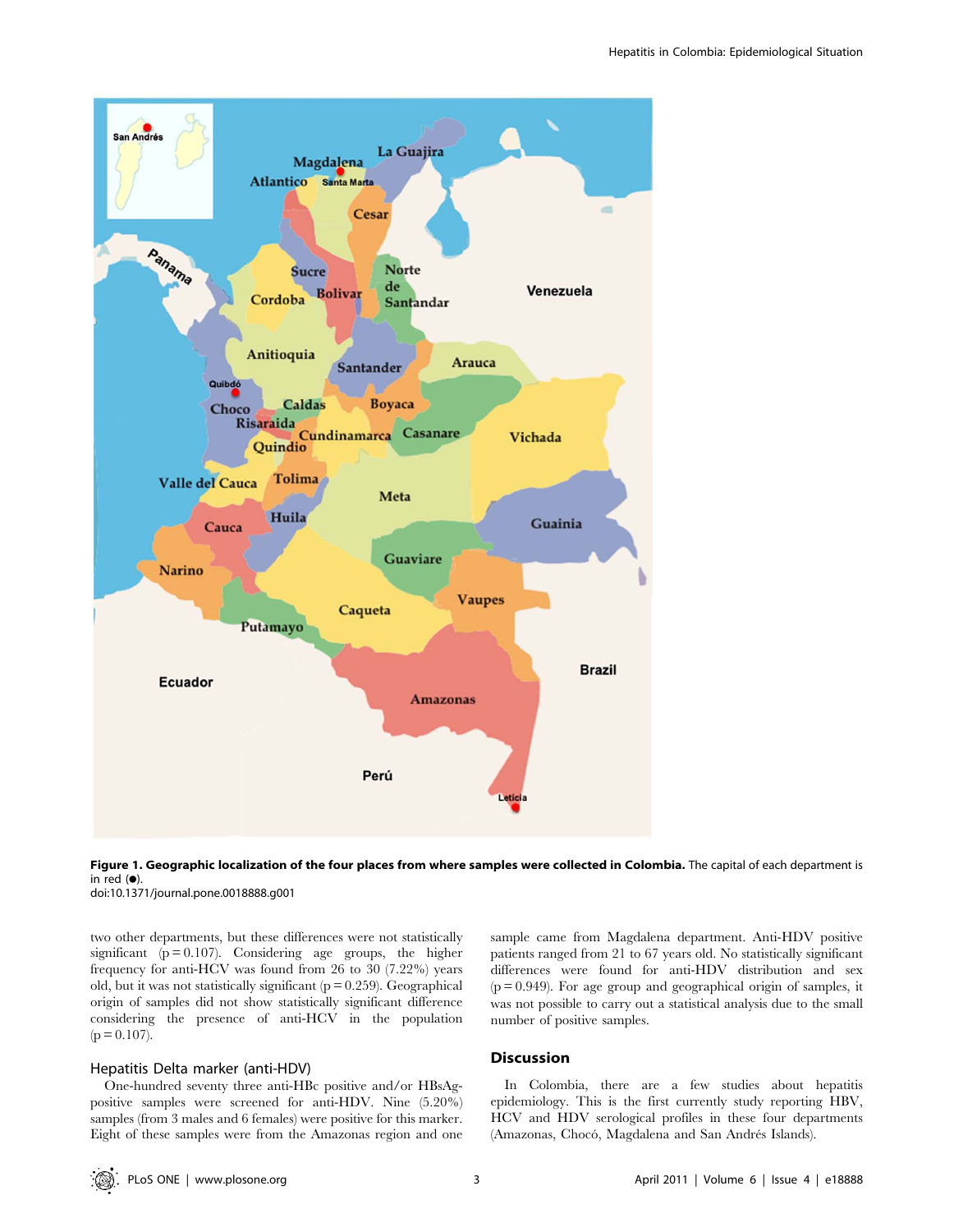Table 1. Results for each HBV, HDV and HCV serology marker evaluated in the Colombian population (>11 years old).

| <b>Variables</b>    | <b>HBsAg</b><br>Positives/n (%) | anti-HBc<br>Positives/n (%) | anti-HBs<br>Positives/n (%) | <b>Isolated anti-HBs</b><br>Positives/n (%) | anti-HDV<br>Positives n (%) | anti-HCV<br>Positives/n (%) |
|---------------------|---------------------------------|-----------------------------|-----------------------------|---------------------------------------------|-----------------------------|-----------------------------|
| <b>Sex</b>          |                                 |                             |                             |                                             |                             |                             |
| Male group          | 7/163 (4.29%)                   | 56/163 (34.36%)             | 73/149 (48.99%)             | 33/96 (34.38%)                              | 3/56 (5.36%)                | 6/163 (3.68%)               |
| Female group        | 28/455 (6.15%)                  | 120/456 (26.32%)            | 175/427 (40.98%)            | 78/306 (25.49%)                             | 6/117 (5.13%)               | 16/456 (3.51%)              |
| $\overline{p}$      | 0.378                           | 0.051                       | 0.089                       | 0.089                                       | 0.949                       | 0.919                       |
| Age group (years)   |                                 |                             |                             |                                             |                             |                             |
| $11 - 15$           | 1/32(3.13%)                     | $0/32(0.00\%)$              | 6/30 (20.00%)               | 6/30 (20.00%)                               | no samples                  | $0/32(0.00\%)$              |
| $16 - 20$           | 5/58(8.62%)                     | 7/58 (12.07%)               | 19/54 (35.19%)              | 11/45 (24.44%)                              | $0/7$ (0.00%)               | 1/58 (1.72%)                |
| $21 - 25$           | 8/130(6.15%)                    | 25/130 (19.23%)             | 43/116 (37.07%)             | 25/94 (26.60%)                              | 1/22 (4.55%)                | 6/130 (4.62%)               |
| $26 - 30$           | 8/97(8.25%)                     | 26/97 (26.80%)              | 44/94 (46.81%)              | 23/66 (34.85%)                              | $0/23$ (0.00%)              | 7/97 (7.22%)                |
| $31 - 35$           | 4/69(5.80%)                     | 20/69 (28.99%)              | 29/64 (45.31%)              | 12/45 (26.67%)                              | 1/22 (4.55%)                | 2/69 (2.90%)                |
| $36 - 40$           | $0/61(0.00\%)$                  | 20/62 (32.26%)              | 26/58 (44.83%)              | 11/38 (28.95%)                              | 1/20 (5.00%)                | $0/62(0.00\%)$              |
| $41 - 45$           | 2/55(3.64%)                     | 19/55 (34.55%)              | 21/52 (40.38%)              | 7/33 (21.21%)                               | 3/20 (15.0%)                | 2/55 (3.64%)                |
| $46 - 50$           | 3/35(8.57%)                     | 17/35 (48.57%)              | 19/33 (57.58%)              | 5/16 (31.25%)                               | 1/18 (5.56%)                | $0/35(0.00\%)$              |
| >51                 | 4/81(4.94%)                     | 42/81 (51.85%)              | 41/75 (54.67%)              | 11/35 (31.43)                               | 2/41 (4.88%)                | 4/81 (4.94%)                |
| р                   | 0.502                           | < 0.001                     | 0.026                       | 0.860                                       | $\ast$                      | 0.259                       |
| Geographical Origin |                                 |                             |                             |                                             |                             |                             |
| Amazonas            | 14/176 (7.95%)                  | 96/176 (54.55%)             | 105/168 (62.50%)            | 24/73 (32.88%)                              | 8/97 (8.25%)                | 10/176 (5.68%)              |
| Chocó               | 5/135 (3.70%)                   | 25/136 (18.38%)             | 67/115 (58.26%)             | 49/92 (53.26%)                              | $0/27(0.00\%)$              | 5/136 (3.68%)               |
| San Andrés Island   | 3/152 (1.97%)                   | 6/152 (3.95%)               | 25/143 (17.48%)             | 21/137 (15.33%)                             | $0/9$ (0.00%)               | 1/152 (0.66%)               |
| Magdalena           | 13/155 (8.39%)                  | 49/155 (31.61%)             | 51/150 (34.00%)             | 17/100 (17.00%)                             | 1/40 (2.50%)                | 6/155 (3.87%)               |
| $\boldsymbol{p}$    | 0.033                           | < 0.001                     | < 0.001                     | < 0.001                                     | $\ast$                      | 0.107                       |
| <b>Total</b>        | 35/618 (5.66%)                  | 176/619 (28.43%)            | 248/576 (43.06%)            | 111/402 (27.61%)                            | 9/173 (5.20%)               | 22/619 (3.55%)              |

\*p value was not calculated due to the small number of positive samples.

doi:10.1371/journal.pone.0018888.t001

The overall anti-HBc and HBsAg frequencies found were 28.43% and 5.66%, respectively. These rates include Colombia as an intermediate endemicity region in at least these four regions that we have analyzed. HBsAg positivity rates ranged from 1.97% in San Andrés Islands to 8.39% in Magdalena department, slightly surpassing the intermediate endemicity rates (2 to 8%) in this last department.

Serological markers for HBV infection have been previously found to range from 25 to 83% among Amazonian peoples in Bolivia, Brazil, Peru and Venezuela [32,33]. In a study performed between 1977 and 1989, overall HBsAg seroprevalence rate was 4.7% in Colombia [34].

In a previous paper analyzing the different Colombian regions, HBsAg prevalence was 7.1%, 3.5% and 2.8% in the Central region, in the Pacific zone and in the Eastern region, respectively [35]. In the present paper, we have analyzed Chocó, in the Pacific region, and we have found a HBV intermediate prevalence of 3.7% of the studied population, very close to the previously reported.

In another study carried out in 1975 involving native Choco people who lived in the Darien forest, it was reported a higher exposure to HBV: 42% anti-HBs positive but only 1.2% HBsAg positive [36]. The prevalence of HBV markers among these native Chocó people is lower than that found in the Chocó population studied in the present paper as well as that found in other native people who live in the Amazon department, as shown below. This difference might be related to the higher sensitivity of the methodology applied nowadays.

Western Amazonas basin is reported as one region with the highest rates of hepatitis B infection in the world as more than 80% of people living in some rural areas have been infected with HBV and more than 8% carry HBsAg [4,37,38]. In the present paper, we are reporting 7.95% HBsAg positivity among the studied population from Amazonas department, confirming that HBV infection remains a problem in this region.

Near the capital of Magdalena department, Santa Marta city, in northern Colombia, recurrent epidemics of severe hepatitis have been reported over many years and have acquired the name of ''Santa Marta hepatitis''. This hepatitis was described in 1930s [39] as a severe icteric illness with mortality as high as 10% [40]. HBsAg frequency found in Magdalena department in this study was 8.39%, the highest found among the 4 departments analyzed. Previous studies carried during the 80's found HBsAg levels higher in studies of the populations affected with ''Santa Marta Hepatitis'' [34]. The present study could not study the population of Sierra Nevada de Santa Marta where these epidemics have been described but the finding of higher levels of HBV endemicity in this area shows that it is remains a public health problem in this area.

To our knowledge, previous data on the frequency of hepatitis viruses markers at San Andrés Islands have not been published before. These islands showed the lowest prevalence for all HBV and HCV markers among the four studied regions. HDV infection was not detected.

Anti-HBc positivity increased in older age groups. This finding agrees with the known role of sexual transmission in HBV spreading. As we did not have studied any children with less than 12 years old in this study, we cannot evaluate the role of vertical transmission for hepatitis infection in this population. Anti-HBs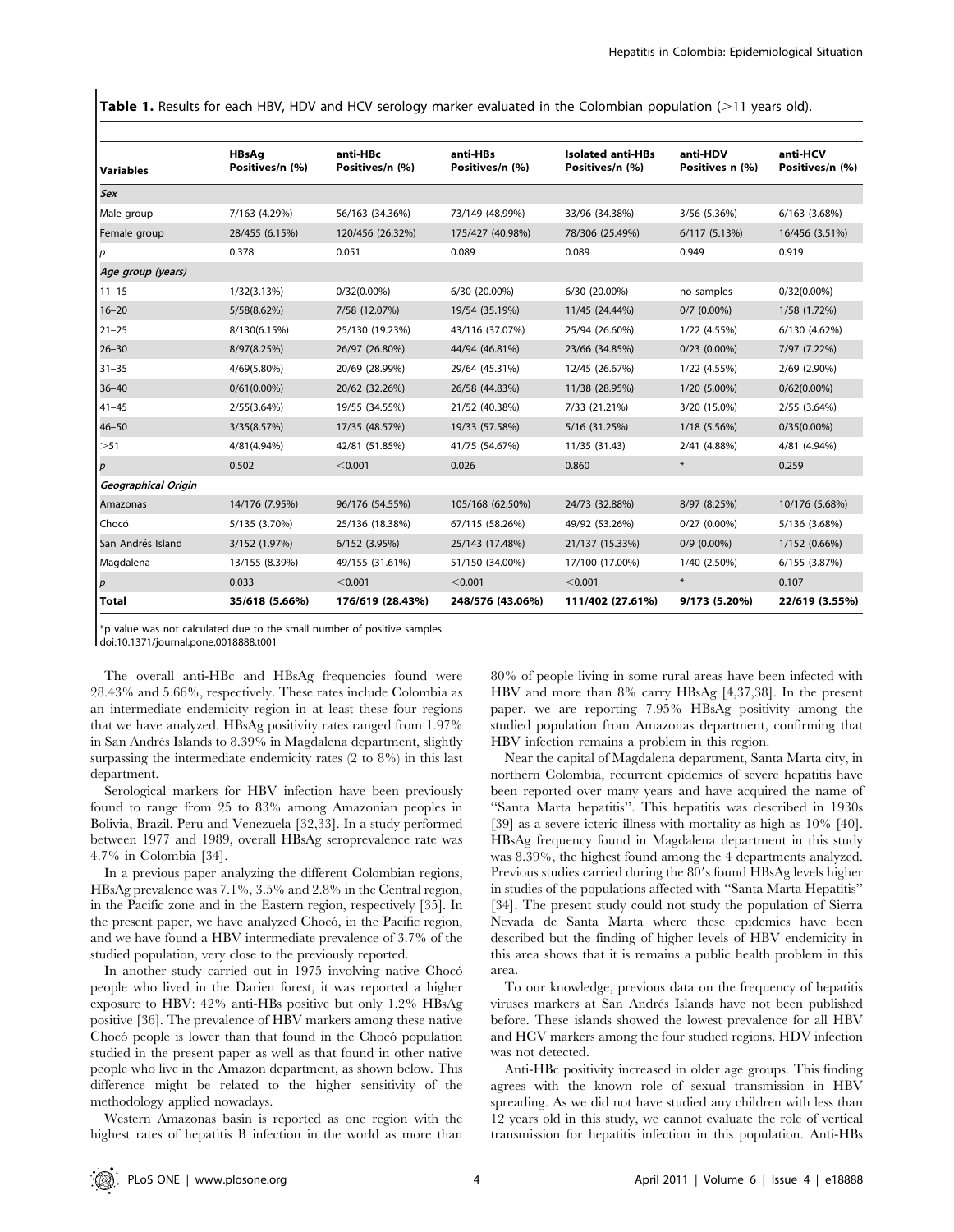positivity also increased in older age groups, but surprisingly HBsAg positivity did not showed a statistically significant difference with age as some age groups showed particularly lower levels of HBsAg detection (especially the 36 to 40 years old age group).

Cuba, Colombia and Brazil were the first countries in Latin America that introduced universal HBV vaccination in the early 1990s [41]. Isolated anti-HBs (i.e., immunized after vaccination) individuals constitute only  $17.96\%$  (n = 111) of the studied population  $(n = 618)$ . Considering only the susceptible individuals  $(n = 402)$ , i.e., anti-HBc and HBsAg seronegatives but anti-HBs seropositives, only 27.61% of them were protected against HBV infection. Isolated anti-HBs was detected in more than half and in about one third of susceptible individuals in Chocó and Amazonas departments, respectively. In San Andrés Islands and Magdalena departments, isolated anti-HBs levels are only 15.33 and 17.00%, respectively. It is noteworthy that the highest HBsAg positive rate was detected in Magdalena department.

In 2002, it was reported a HBV vaccine coverage in Chocó about  $26.2\%$  [42]. In Chocó department, we found that  $53.26\%$ individuals with isolated anti-HBs, reflecting previous HBV vaccination, what would explain the HBsAg frequency found. At San Andrés Islands, we found a low frequency of isolated anti-HBs (15.3%) but also a lower frequency of HBV infection markers. Isolated anti-HBs frequency was 32.88% in Amazonas department.

These results show that HBV vaccination must be reinforced in Colombia as an effective health program for this population to prevent new hepatitis B cases. This is an important public health problem involving the costs for the implementation of widespread efficient vaccination programs in large regions inside scarcely inhabited areas where the populations are spread in small villages located in the middle of the equatorial rain forest. Furthermore, such program might face unexpected problems, as some also indigenous populations in the Amazonian region may not accept HBV vaccination for cultural reasons.

For hepatitis delta, areas of high prevalence include the Mediterranean Basin, the Middle East, Central Asia, Amazon Basin in South America and certain South Pacific islands [43]. Severe, often fatal, acute and chronic type D hepatitis occurs among indigenous people for Venezuela, Colombia, Brazil and Peru, all regions with high chronic HDV infection rates [44].

In Colombia, HDV infection is common in Amazonas and Magdalena departments [37,38,45,46]. These data were confirmed in this study as the only anti-HDV positive samples found were from these two departments:  $8 (8,25\%)/97$  and  $1 (2.5\%)/40$ among HBsAg and/or anti-HBc positive samples from Amazonas and Magdalena departments, respectively. These two departments have a huge jungle region and HDV genotype 3 predominates [10,17]. Buitrago et al., in 1986, suggested that HDV infection has been endemic in northern South America for more than 50 years. The high frequency of HBV, together with the presence of HDV markers, showed that these viruses represent the etiologic factors of the ''hepatitis of the Sierra Nevada de Santa Marta'' [40]. It is

# References

- 1. Lavanchy D (2004) Hepatitis B virus epidemiology, disease burden, treatment, and current and emerging prevention and control measures. J Viral Hepat 11: 97–107.
- 2. Fay OH (1990) Hepatitis B in Latin America: epidemiological patterns and eradication strategy. The Latin American Regional Study Group. Vaccine 8 Suppl: S100–106; discussion S134-109.
- 3. Tanaka J (2000) Hepatitis B epidemiology in Latin America. Vaccine 18(Suppl 1): S17–19.
- 4. Te HS, Jensen DM (2010) Epidemiology of hepatitis B and C viruses: a global overview. Clin Liver Dis 14: 1–21, vii.
- 5. Torres JR (1996) Hepatitis B and hepatitis delta virus infection in South America. Gut 38(Suppl 2): S48–55.

important to reinforce that a continuous surveillance of this area allied to an intense HBV vaccination program is needed to control this severe hepatic disease, as cases co-infected with both viruses are still being detected.

The estimates of HCV prevalence in Colombia correspond to data collected from blood donors, since there is no study of prevalence in the general population [30]. A study reporting the potential risk for an infectious disease through tainted transfusion involving Colombian blood donors reported that 98.30% of them were submitted to anti - HCV screening and 0.90% of those were anti - HCV positive in 1993. This study also reported in Colombia a probability of 74.55 per 10,000 donors of receiving an infected transfusion and 67.09 per 10,000 donors of getting a transfusiontransmitted infection, which was the highest risk of receiving a blood unit infected with HCV and of contracting this infection in Latin America [47]. Colombia has made screening for HCV mandatory since 1993 [48] and the coverage for serology for that infection in the blood banks has increased since now. In another study, the screening coverage for anti-HCV in Colombia in 2002 increased to 99.70% and the risks of receiving an infected unit or developing an infection after receiving an infected unit of blood in decreased to 0.24 per 10,000 donors and 0.22 per 10,000 donors, respectively [49]. These results strongly agree with previous results from our group showing that HCV genotype 1b, the most frequent in Colombia, exponentially spread up to 1992, when its growth was controlled by HCV screening in Blood Banks [31].

In this study, anti - HCV frequency ranged from 0.66% in San Andres Island up to 5.68% in Amazonas department. HCV is an infection that probably arrived recently in Colombia [31] when compared to HBV, which is found wide spread in Native Colombians people and some HBV genotypes are quite probably longer in South America [9]. Nevertheless, the widespread presence of this infection throughout the world, the known transmissions routes by blood supplies and other parenteral routes, led this infection to spread around the world and it is present in all the Colombians regions studied, in some of them in endemicity levels that deserve deeper attention of health policy authorities.

In conclusion, HBV, HCV and HDV infections are detected throughout Colombia in frequencies levels that would place some areas as hyperendemic for HBV, especially those found in Amazonas and Magdalena departments.

#### Acknowledgments

We thanks to Laboratorio de Salud Publica, in Quibdó, Santa Marta, San Andres and Leticia, in Colombia, for kindly providing help in the sampling process for this study.

## Author Contributions

Conceived and designed the experiments: MVAM MSGG FJC JRRP. Performed the experiments: MVAM MSGG MFGF. Analyzed the data: MVAM RSAN JRRP. Contributed reagents/materials/analysis tools: MVAM MSGG. Wrote the paper: MVAM JRRP.

- 6. Gish RG, Gadano AC (2006) Chronic hepatitis B: current epidemiology in the Americas and implications for management. J Viral Hepat 13: 787–798.
- 7. Yu H, Yuan Q, Ge SX, Wang HY, Zhang YL, et al. (2010) Molecular and phylogenetic analyses suggest an additional hepatitis B virus genotype ''I''. PLoS One 5: e9297.
- 8. Alvarado Mora MV, Romano CM, Gomes-Gouvea MS, Gutierrez MF, Carrilho FJ, et al. (2010) Molecular epidemiology and genetic diversity of hepatitis B virus genotype E in an isolated Afro-Colombian community. J Gen Virol 91: 501–508.
- 9. Alvarado Mora MV, Romano CM, Gomes-Gouvea MS, Gutierrez MF, Botelho L, et al. (2011) Molecular characterization of the Hepatitis B virus